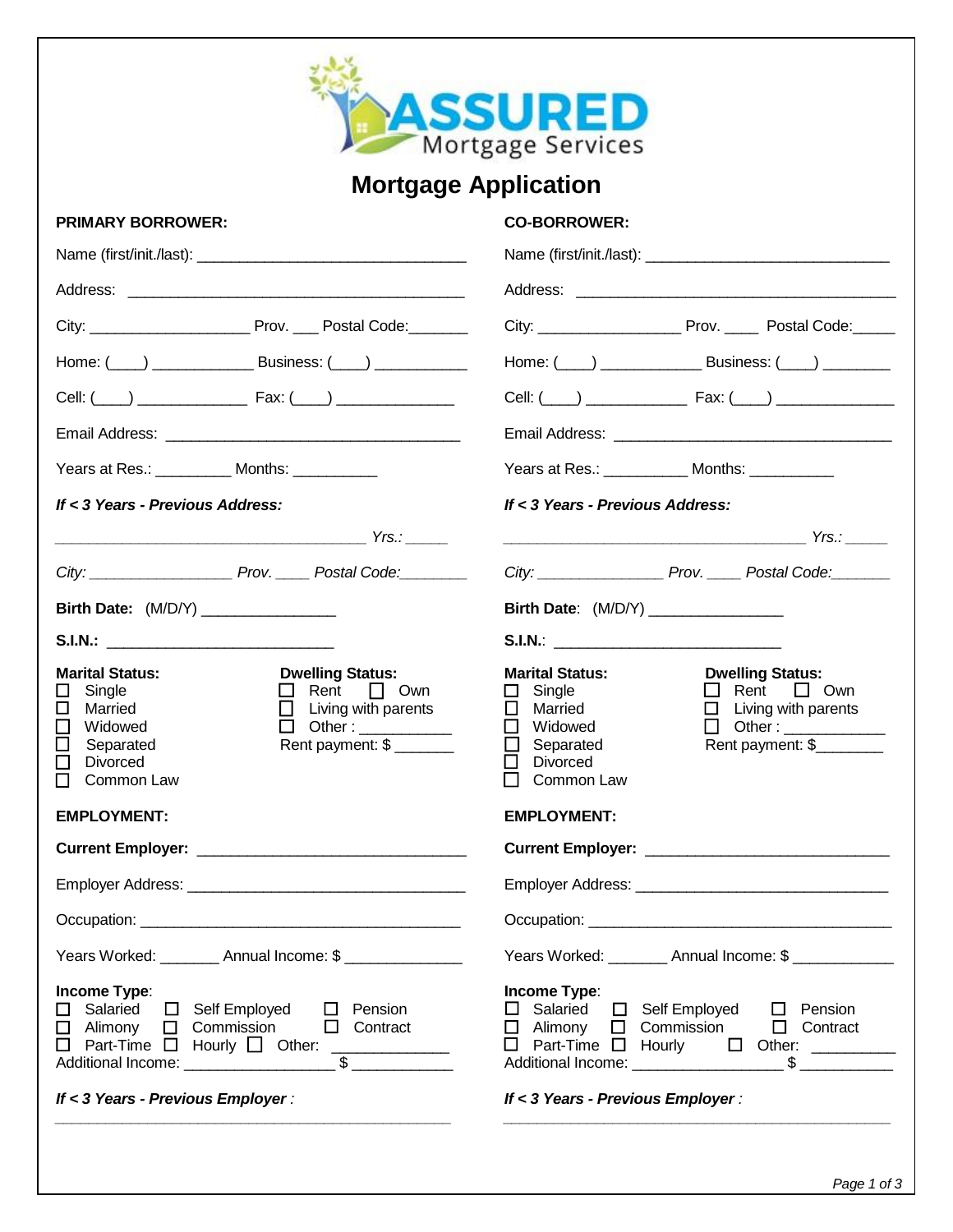|                                                           | Years Worked: ________ Annual Income: \$                                                                                                                                                                                                |                                  |                 | Years Worked: ________ Annual Income: \$ |  |
|-----------------------------------------------------------|-----------------------------------------------------------------------------------------------------------------------------------------------------------------------------------------------------------------------------------------|----------------------------------|-----------------|------------------------------------------|--|
|                                                           |                                                                                                                                                                                                                                         |                                  |                 |                                          |  |
| <b>ASSETS:</b>                                            |                                                                                                                                                                                                                                         |                                  |                 |                                          |  |
| <b>Type / Description</b>                                 | <b>Financial Institution</b>                                                                                                                                                                                                            | <b>Asset Value</b>               | <b>Borrower</b> | <b>Co-Borrower</b>                       |  |
| <b>Cash in Accounts</b>                                   |                                                                                                                                                                                                                                         |                                  | $\mathbf{L}$    | $\Box$                                   |  |
| <b>RRSP's</b>                                             | $\overbrace{\hspace{2.5cm}}$ $\overbrace{\hspace{2.5cm}}$ $\overbrace{\hspace{2.5cm}}$ $\overbrace{\hspace{2.5cm}}$ $\overbrace{\hspace{2.5cm}}$ $\overbrace{\hspace{2.5cm}}$ $\overbrace{\hspace{2.5cm}}$ $\overbrace{\hspace{2.5cm}}$ |                                  | $\mathbf{L}$    | $\Box$                                   |  |
| <b>RRSP's</b>                                             |                                                                                                                                                                                                                                         |                                  | $\sim$          | $\mathsf{L}$                             |  |
| <b>Mutual Funds</b>                                       | $\overbrace{\hspace{2.5cm}}$ $\overbrace{\hspace{2.5cm}}$ $\overbrace{\hspace{2.5cm}}$ $\overbrace{\hspace{2.5cm}}$                                                                                                                     |                                  |                 |                                          |  |
| <b>Stock &amp; Bonds</b>                                  |                                                                                                                                                                                                                                         |                                  |                 | □                                        |  |
|                                                           |                                                                                                                                                                                                                                         |                                  |                 | $\Box$                                   |  |
|                                                           |                                                                                                                                                                                                                                         |                                  |                 |                                          |  |
| <b>LIABILITIES:</b>                                       | <b>Financial Institution</b>                                                                                                                                                                                                            | <b>Balance</b><br><b>Payment</b> |                 |                                          |  |
| <b>Personal Loans</b>                                     |                                                                                                                                                                                                                                         |                                  | $\mathcal{L}$   | $\mathsf{L}$                             |  |
| Vehicle Loan (s)                                          |                                                                                                                                                                                                                                         |                                  |                 |                                          |  |
| <b>Student Loans</b>                                      |                                                                                                                                                                                                                                         |                                  |                 | $\mathsf{L}$                             |  |
| <b>Lines of Credit</b>                                    |                                                                                                                                                                                                                                         |                                  |                 |                                          |  |
| <b>Credit Cards</b>                                       |                                                                                                                                                                                                                                         |                                  |                 |                                          |  |
| Other:                                                    |                                                                                                                                                                                                                                         | $\sim$ \$ \$                     | $\Box$          | $\Box$                                   |  |
| <b>REAL ESTATE (Including Current Primary Residence):</b> |                                                                                                                                                                                                                                         |                                  |                 |                                          |  |
|                                                           |                                                                                                                                                                                                                                         |                                  |                 |                                          |  |
|                                                           | Current Value: \$ ____________Mortgage/LOC Balance: \$____________ Monthly Payment: \$ ________Taxes/yr: \$_______                                                                                                                      |                                  |                 |                                          |  |
|                                                           | Lender: ______________________Current Interest Rate: ____________Current Maturity Date: ____________ Condo fee \$______                                                                                                                 |                                  |                 |                                          |  |
|                                                           |                                                                                                                                                                                                                                         |                                  |                 |                                          |  |
|                                                           |                                                                                                                                                                                                                                         |                                  |                 |                                          |  |
|                                                           | Current Value: \$ ____________ Mortgage/LOC Balance: \$ ____________Monthly Payment: \$ ________Taxes/yr: \$                                                                                                                            |                                  |                 |                                          |  |
|                                                           | Lender: ______________________Current Interest Rate: ____________Current Maturity Date: ____________ Condo fee \$______                                                                                                                 |                                  |                 |                                          |  |

I/we warrant and confirm that the information given in the mortgage application form to Assured Mortgage Services is true and correct and I/we understand that it is being used to determine my/our credit responsibility and to evaluate and respond to my/our request for mortgage financing. You are authorized to obtain any information you may require for these purposes from other sources (including, for example, credit bureaus) and each source is hereby authorized to provide you with such information. I/we also understand, acknowledge and agree that the information given in the mortgage application form as well